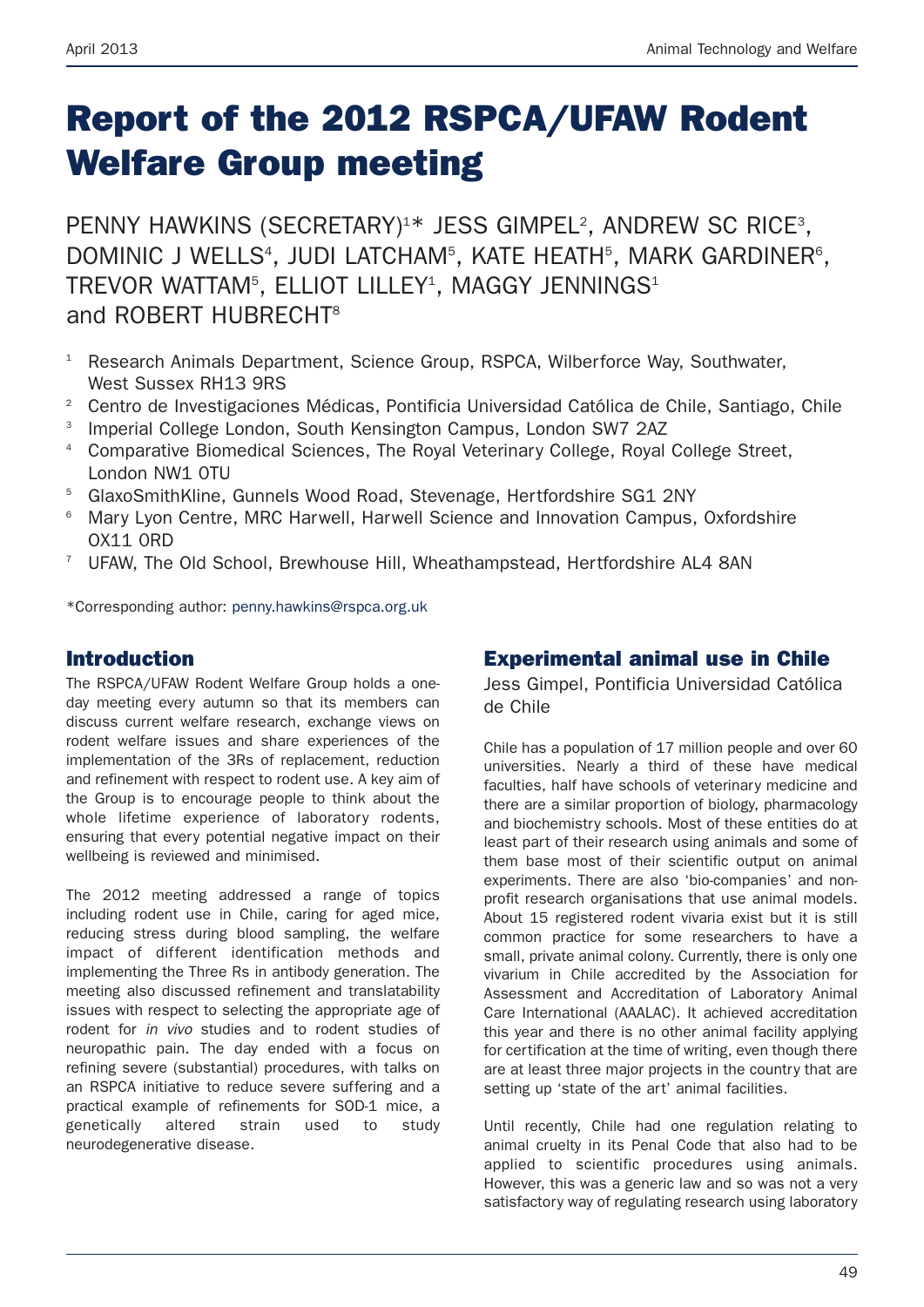animals. An Animal Protection Law was sent to Parliament but then sat there for over 10 years. While the law was discussed, scientists and animal care professionals sought a way to implement voluntary standards specific to experimental animals in order to make progress in this area. In 2004, a Standard based on and modified from, ISO 10993-2:2006 (Biological evaluation of medical devices – Part 2: Animal Welfare Requirements) was proposed, the Chilean Norm NCh 2856/2. It was regarded as an important step at the time, however, there are still no vivaria currently certified according to that norm in the country.

In 2009, the Chilean Animal Protection Law (20.380) was finally promulgated. This regulates all animal use, including research. It defines what animal experiments are, where these may be performed and who can conduct them. An important step is that the law forbids the use of animals for school demonstrations. The law also required that a National Bioethics Committee, which would draft all the regulations, be established 60 days after its publication. Three years later, this committee is still not constituted; hence, the law, albeit now official, is still not ready to be properly implemented with regard to animal procedures.

Fortunately, things have moved forward despite the lack of a proper legal backup. This is mainly due to scientists training overseas, international collaborations and journal editorial requirements of bioethics approval before research can be published. A major incentive has also been provided by Conicyt, the main national research funding agency (www.conicyt.cl/), which introduced a requirement for an ethical review process to apply to all projects that include animal use. This year Conicyt has also started to apply procedures for retrospective reviews and project audits. Therefore, institutions have started to set up their committees and review procedures. In addition, more vivaria have started to hire veterinarians and animal technologists and professionals working in animal facilities have formed a national association, ASOCHICAL, which meets monthly and organises courses with national and international speakers (www.asochical.cl). These have been very successful and demonstrate both the needs and interests of those involved in experimental animal care and use to learn and to do things right. The future looks promising, although we still have a long way to go. There is still a great need for training, both at veterinary and technical level, as well as more awareness of scientists that good animal care is essential not only for the animals but also for their research to be sound.

Action points:

- Continue to make efforts to increase awareness among researchers of the importance of raising standards of animal care.
- Collaborate in supporting good practice when implementing regulations controlling experimental animal care and use.

● Increase training opportunities for all those involved in animal research and testing, especially animal technologists, with particular emphasis on providing resources in Spanish.

## **Neuropathic pain: Refinement and enhancing the clinical relevance of rodent** *in vivo* **models**

Andrew Rice, Imperial College London

Neuropathic pain is a type of chronic pain that is caused by a lesion or disease affecting the sensory nervous system<sup>1</sup>. Following the initial trauma or disease which damages the nervous system, neuropathic pain may occur in the absence of any noxious stimulus. Neuropathic pain has no apparent biological function, but is usually both severe and chronic – and with a population prevalence of about 7%, and few effective therapies, it presents an area of therapeutic need.

Although a number of novel treatment approaches have been developed in recent years, in general their analgesic efficacy can be limited, and their effectiveness varies between patients. As a result, there has been considerable effort to develop new drugs to alleviate neuropathic pain. These efforts include animal use in studies of peripheral nerve injury which have helped to identify some putative paingenerating mechanisms as potential drug targets. However, in terms of *predictive validity<sup>2</sup>*, these animal studies have limitations with respect to 'forward translation' (predicting the efficacy of new agents in clinical trials), because they are not good at screening out compounds that go on to fail due to lack of efficacy. In fact, nearly all the drugs currently in use to alleviate neuropathic pain were initially developed for other conditions or discovered by chance.

There are also a number of ways in which the standards of experimental design and reporting of animal studies of neuropathic pain can be improved (see references 1 and 2). One critical generic issue, which pain shares with other therapeutic areas, is the need to refine experimental design to minimise the impact of experimental bias in overestimation of treatment efficacy (e.g. concealed allocation, sample size calculation, observer and analyser blinding, reporting of withdrawals and drop outs and clear stating of pre-determined inclusion and exclusion criteria etc.<sup>14</sup>, Furthermore, animal studies should be reported in a format which includes all relevant information and allows the reader to easily ascertain

<sup>––––––––––––––––––––––––––––––––––––––––––––––––</sup> This produces perceptions of phenomena such as touch, temperature, body position (proprioception) and pain.

The ability of a model to correlate with, or predict, a future performance or variable.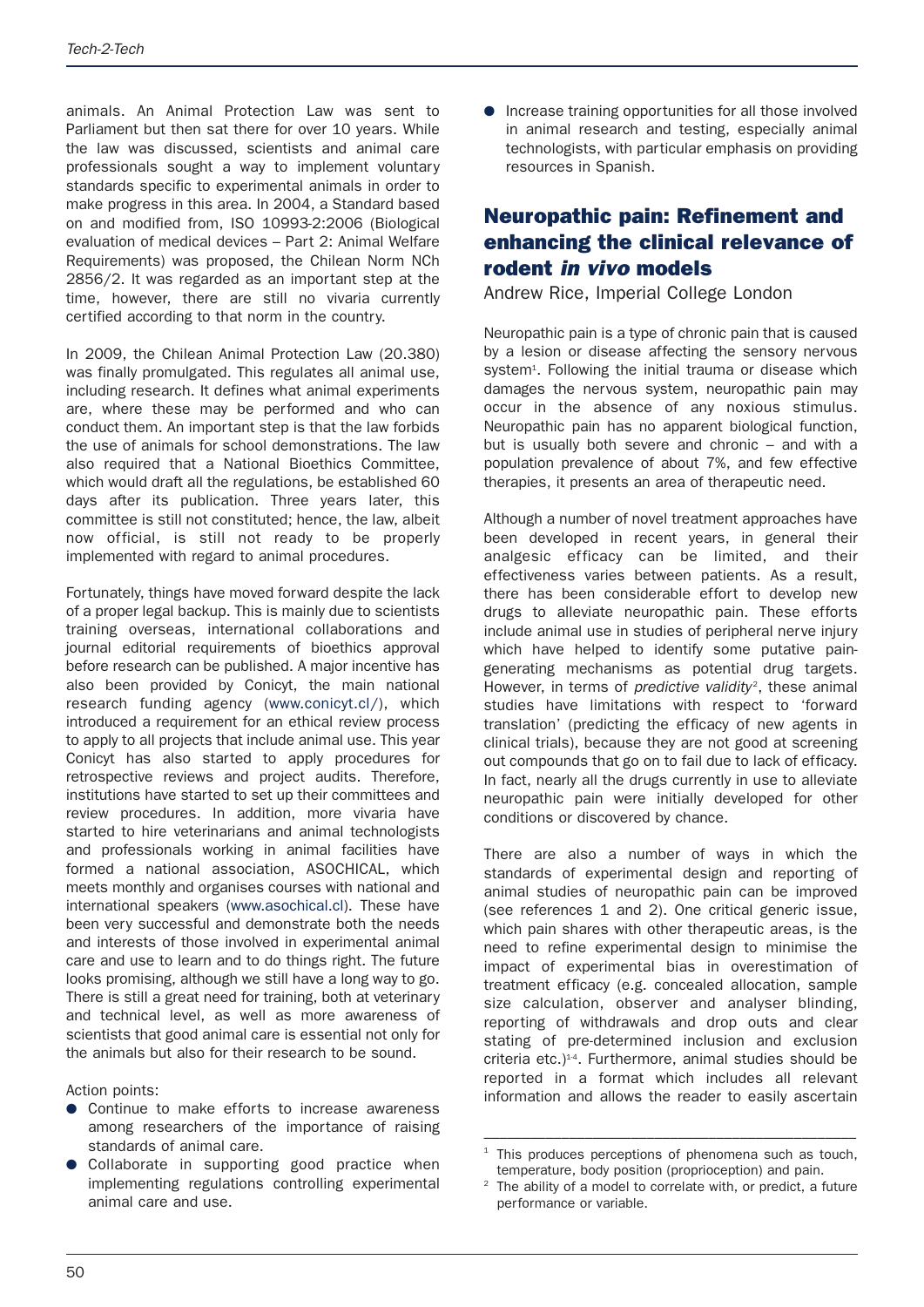the methodological rigour with which an experiment was conducted<sup>1,2,5</sup>.

It is obviously critically important to use the most appropriate study designs and protocols for *in vivo* research, otherwise animals will be wasted – which is a serious ethical issue. There are a number of new approaches to neuropathic pain studies that aim to both reduce animal suffering and improve translatability. For example, neuropathic pain in humans is not only caused by physical trauma, but can be associated with a variety of different pathologies. Traditionally, animal models of neuropathic pain are of peripheral nerve trauma, whereas human clinical trials tend to be conducted in painful polyneuropathy (e.g. diabetic neuropathy) or post herpetic neuralgia (chronic pain complicating shingles). In order to correct this dichotomy between the animal and human 'clinical trials', an increasing number of animal models of neuropathic pain are now emerging which better reflect the range of clinical conditions that can provoke neuropathic pain.

Another relevant consideration is the type of clinical signs that are used in animal studies to assess neuropathic pain and the efficacy of any potential therapies. Of course, an emotional experience like pain can be self-reported in humans but can never be directly measured in rodents; we can only infer the presence or absence of pain from other, usually behavioural, observations. 'Traditional' outcome measures such as limb withdrawal to sensory stimuli (e.g. a mechanical stimulus, heat or cold) are not especially translatable to the human condition, in which there are other comorbidities such as anxiety, emotional disturbance and interference with the normal circadian rhythm. However, natural behaviours that are ethologically important in the world of the rat can provide more useful outcome measures. For example, rodents in pain may display behaviours which decrease their exposure to predation risk; for example in open field tests they may perform more 'risk assessment' behaviours (such as rearing) and spend less time in the centre and more time in contact with the walls (thigmotaxis). These behaviours have also been used to pre-clinically evaluate potential anxiolytic drugs. Other behaviours such as spontaneous burrowing (a sort of 'house-keeping' behaviour), in which rodents dig into gravel- or food-pellet filled tubes in the home cage (Figure 1), is also reduced in association with a number of pathologies including neuropathic pain<sup>6</sup>.

Using 'outcome measures' that are more relevant to the animal can not only help to improve translatability, but can also provide more sensitive indicators of suffering; for example, behaviours such as burrowing may be altered before there are any clinical signs of suffering that are apparent to the human observer. This approach could thus also be used to guide refinements such as implementing earlier humane endpoints.



**Figure 1.** Mouse in a burrowing tube

Photo credit: Image from Deacon, R. Assessing Burrowing, Nest Construction, and Hoarding in Mice. J. Vis. Exp. (59), e2607, DOI : 10.3791/2607 (2012).

Action points:

- For **researchers**: review the kind of outcome measures used to assess pain within pain studies, especially neuropathic pain. Would there be scope to change to more of a 'natural behaviour' approach?
- Consider whether the approach to creating the animal 'model' of neuropathic pain could be refined.
- Use a rigorous 'Good Laboratory Practice' approach to experimental design and conduct, in an effort to minimise experimental bias. Report experiments which used animals according to the ARRIVE guidelines<sup>5</sup>.
- For **animal technologists**; consider whether the more 'animal centred' outcome measures could be adapted to help assess suffering in other species and study types. You might like to bring the topic to your local Ethical Review Process (now the Animal Welfare and Ethical Review Body) for discussion.

#### **Survey of the welfare impact of different identification methods**

Dominic J Wells and Nur Mazlan, Royal Veterinary College

A number of different methods exist for identifying mice, including noting natural markings, ear punching and notching, ear tags, microchips, tattooing, clipping or dyeing fur and toe clipping. These have varying degrees of invasiveness and toe clipping is the most controversial and is widely regarded as being of special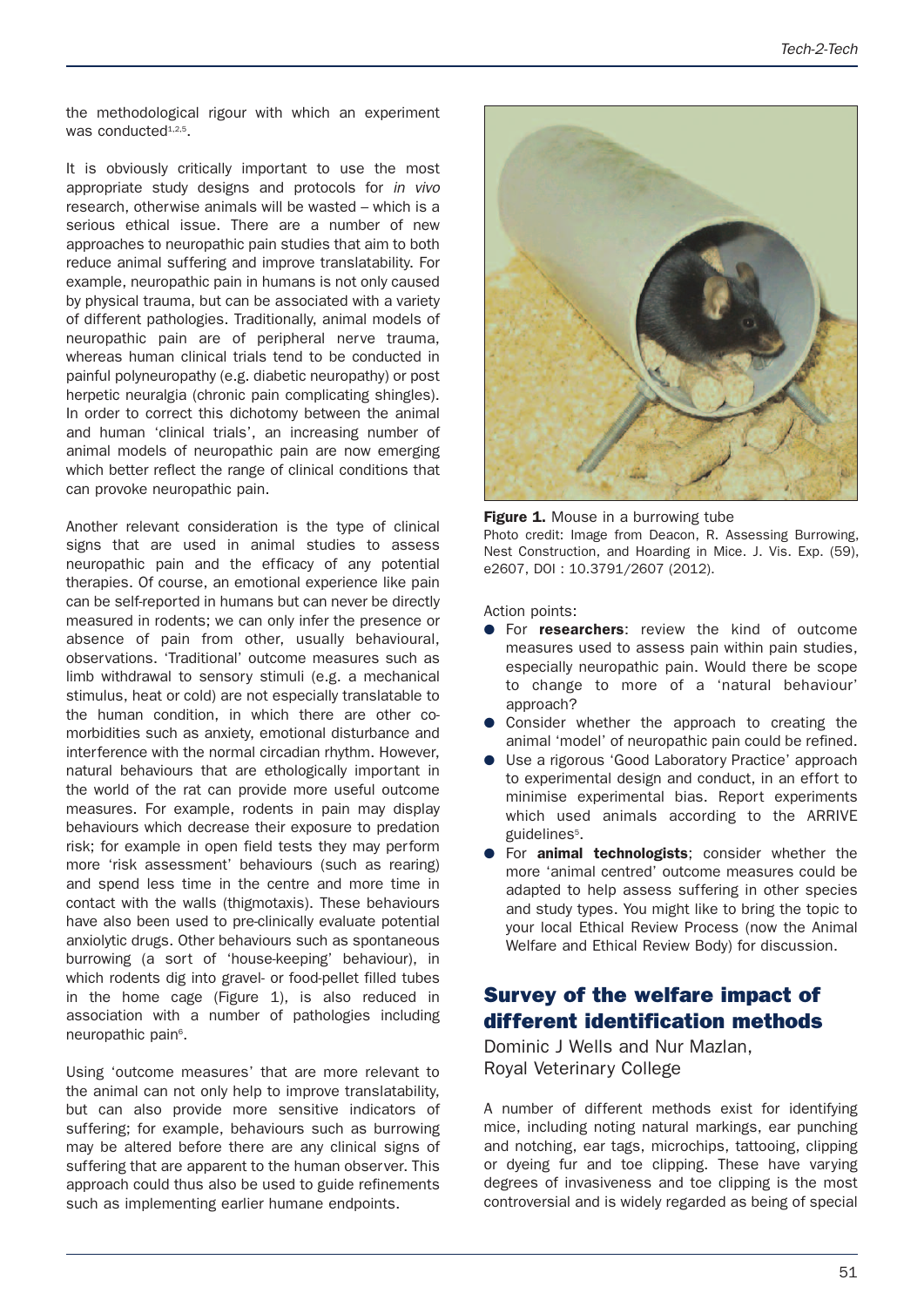concern, due to the potential for both pain and loss of function. It is accepted that the method with the least possible impact on the animal should be used in each case, but there has been only limited investigation of the welfare consequences associated with different methods. Given the huge number of mice used in experimental procedures annually and the need for the majority of them to be unambiguously identified, the choice of identification method for mice can have a significant impact on animal welfare.

In the first half of 2012 we performed an on-line survey of current identification practices in animal facilities in the UK, receiving 60 responses out of a possible 83. Facilities that replied included academic institutions, government research institutes, pharmaceutical companies and contract research organisations. Respondents were mostly facility managers or senior animal technologists (Named Animal Care and Welfare Officers). Ear punching or notching was the most common permanent identification system and marker pens were the most common temporary system. A number of institutions had ceased to use certain methods including microchips, ear tags, tattoos and toe clip (Table 1). Mice were most commonly marked

| <b>Discontinued</b><br>methods | <b>Reasons given</b>                                                                                     |
|--------------------------------|----------------------------------------------------------------------------------------------------------|
| Microchip                      | Cost, welfare concerns, loss of chips                                                                    |
| Ear tag                        | Welfare concerns, not reliable,<br>hard to read after some time, not easy<br>to identify at a glance     |
| Tattooing                      | Unnecessary, too 'fiddly', caused local<br>inflammation, other less invasive<br>methods are available    |
| Toe clip                       | Unnecessary, welfare concerns, not<br>easy to identify visually without handling                         |
| Marker pen                     | Only for short term studies, cannot<br>be used on black mice                                             |
| Ear punch                      | Difficult to do and read, changed to<br>microchip (database linked), not easy<br>to identify at a glance |
| Hair dyes                      | Not permanent, impractical, other<br>reliable methods are available                                      |
| Fur shave                      | Impractical                                                                                              |
| Bar coding                     | Not reliable                                                                                             |

**Table 1.** Discontinued mouse identification methods, with reasons: Just over half the responding establishments reported making a decision to stop using one or more identification methods. These are listed in the table, with the most commonly discontinued method first (microchip, 25% of establishments that responded) and the least appearing last (bar coding, under 5%).

between 2 and 4 weeks of age (61%), with only 7% marked at under 2 weeks old. The main criteria for selecting a method were reliability, minimal animal welfare concern and ease of reading. The high use of ear punch/notch may reflect the current use of this method as the preferred technique for obtaining DNA samples for genotyping genetically altered mice, although tail biopsy is still commonly used. Toe clipping (i.e. amputation of the distal phalanx) was not favoured due to concerns about animal welfare and was used by under 5% of establishments, for example in cases where it was felt that the practice could be justified due to a risk of a lethal phenotype that resulted in the death of the animal in the first days of life.

We are currently further investigating the welfare impact of the different methods of identification. It is necessary to consider each technique from the animal's perspective, as even apparently innocuous methods can be stressful. For example, temporary identification can be achieved by the use of hair dyes or indelible marker pens. This appears to be harmless, although the solvent does appear to stress rats<sup>7</sup>. Importantly, these and other procedures involve capture and restraint of the animal which is itself stressful – and may actually be the major stressor associated with many identification techniques<sup>8</sup>. However, it may be possible to reduce restraint stress by refining capture and handling, for example by catching in the home cage tunnel or in cupped hands<sup>9</sup>. or by avoiding scruffing when using marker pens. Reviewing the whole process from the animal's point of view in this way is a useful approach to refining identification and one that we encourage.

Action points:

- All identification methods (apart from natural markings) will cause a degree of stress; so keep a watching brief of new ideas to refine them.
- **•** In general, use the least invasive possible technique, but also take account of the duration of the project or breeding programme. Repeated application in the long term might actually cause more suffering than a more invasive, one-off identification procedure.
- Staff experience and expertise have major influences on the animal's experience, so ensure that training is adequate for those applying identification techniques.
- If genotyping is required, consider combining biopsy and identification procedures, e.g. using ear notch or punch material for genotyping.

# **Making the right choice of age for rodent** *in vivo* **studies**

Judi Latcham, GlaxoSmithKline

The choice of animals used in efficacy studies is a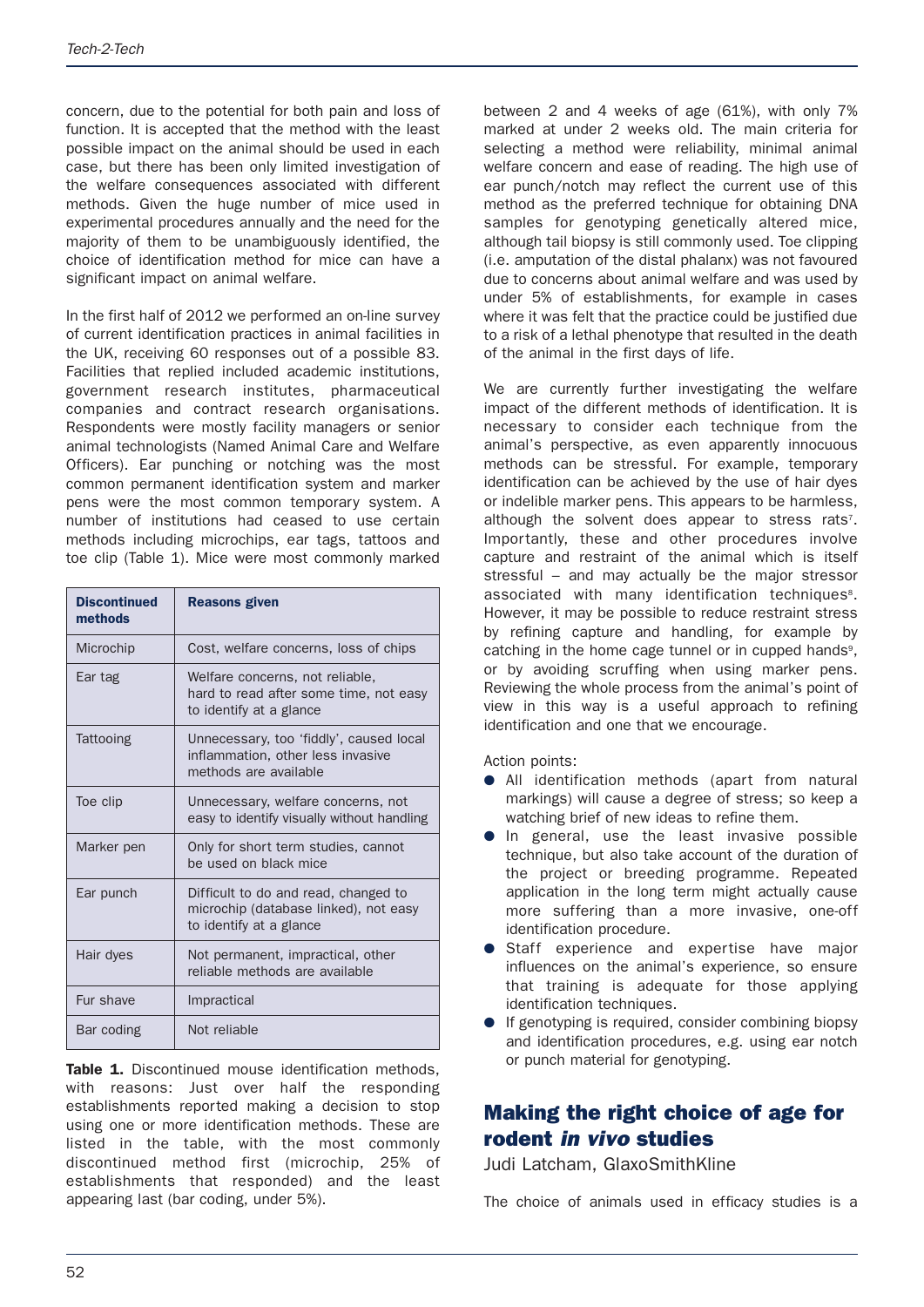critical factor in determining data quality. Criteria such as choice of species, strain and sex are generally embedded in the decision making process. However, with some exceptions (e.g. drug efficacy studies for neurodegenerative diseases), the age of rodent used in efficacy studies is generally restricted to the early phase of their lifespan, e.g. when the animals are about six to eight weeks old or at a set weight.

The absence of a clear scientific rationale for using this age range raises concerns about both the optimisation of rodent models for efficacy and their relevance to the clinical setting. It also has ethical and economic implications, if animals past the desired age are wasted because they are no longer considered to be suitable. GSK has set up a project that aims to scientifically evaluate the effect of rodent age on data quality in efficacy studies and also aims to raise awareness about the choice of age in rodent models used in research.

Although most strains of mice are *sexually* mature at 35 days old, relatively rapid maturational growth continues, for most biological processes and structures, until animals are about three months old. This means that 'mature adulthood' in the mouse lies between three and six months of age. Mice are 'middle-aged' between 10 and 14 months, and considered 'old' between 18 and  $24$  months<sup>3</sup>.

These life stages should be taken into account as part of good experimental design. For example, the immune system of the mouse does not reach maturity until adulthood. An immunological study of the T-dependent IgG response in CD1 mice found that the response was significantly less variable in 16 week old animals than in 7 week olds (I Holyer, personal communication.). Results such as these are of extreme importance and have had a significant effect when deciding which compounds to progress.

There are also implications for the Three Rs and the culture of care, for example:

- Greater awareness of the importance of study design.
- More critical scrutiny of statements such as "we have always done it this way ...".
- Reductions in animal numbers, for example due to reduced variability and better quality data.
- Enhanced clinical relevance, thus reducing wastage.

The outcome of the GSK project will be included in a comprehensive set of guidelines for the design of high quality animal studies. A group co-ordinated by the UK National Centre for the Three Rs (NC3Rs) will continue

––––––––––––––––––––––––––––––––––––––––––––––––

to collect data throughout 2013, to bring the project to a conclusion.

Action points:

- Raise awareness among colleagues of new thinking about mouse life stages.
- Consider and factor in the stage of maturity of mice during study design; ensure that the correct age is selected.
- Challenge study protocols that state they will use 'mature' mice aged 35 days.

#### **Refining blood sampling in the rat**

Kate Heath, GlaxoSmithKline

As part of the process of drug research and development, blood samples are sometimes needed from rats immediately post-dose. Historically, this was done via the caudal vein, after whole body warming for approximately ten minutes in a cabinet at 39˚C. The rats were then restrained during blood sampling to avoid injury and ensure an effective procedure, but the 'slanted table' restraint technique used at the time required two operators, was stressful to the animals and so was unpopular with staff. There was an obvious need to refine this procedure and so the decision was made to find an alternative approach.

We found that another establishment was using a refined method of restraint for less stressful blood sampling from the jugular vein, which led to a series of training visits in which we gained competence in the new technique. Correct animal handling is the key to success in this method and it took 24 hours training in total to learn to restrain the rat's forepaws and make a 'finger stool' to support the head.

Once animal handling and restraint were assessed as competent, we moved on to learning the sampling procedure. Training began with a 'butterfly' or winged needle with flexible line (Vygon UK, Swindon) which ensured that the hand was kept steady. A second person was required to do the sampling in the initial stages and we were then able to move on to performing the technique without an assistant, by restraining the rat with one hand and sampling with the other. We were finally assessed for competency in successful sampling on both sides, so that these could be alternated in the case of multiple sampling.

There was some scepticism about the feasibility of the new approach among staff when we brought this back to the facility, so we began by training two volunteer members of staff who were especially experienced in blood sampling, with a benchmark for competence of about 20 successful samples.

Once we started to implement the new technique at our

 $3 SPA$ 

http://research.jax.org/faculty/harrison/ger1vLifespan1.html, last viewed 10 January 2013.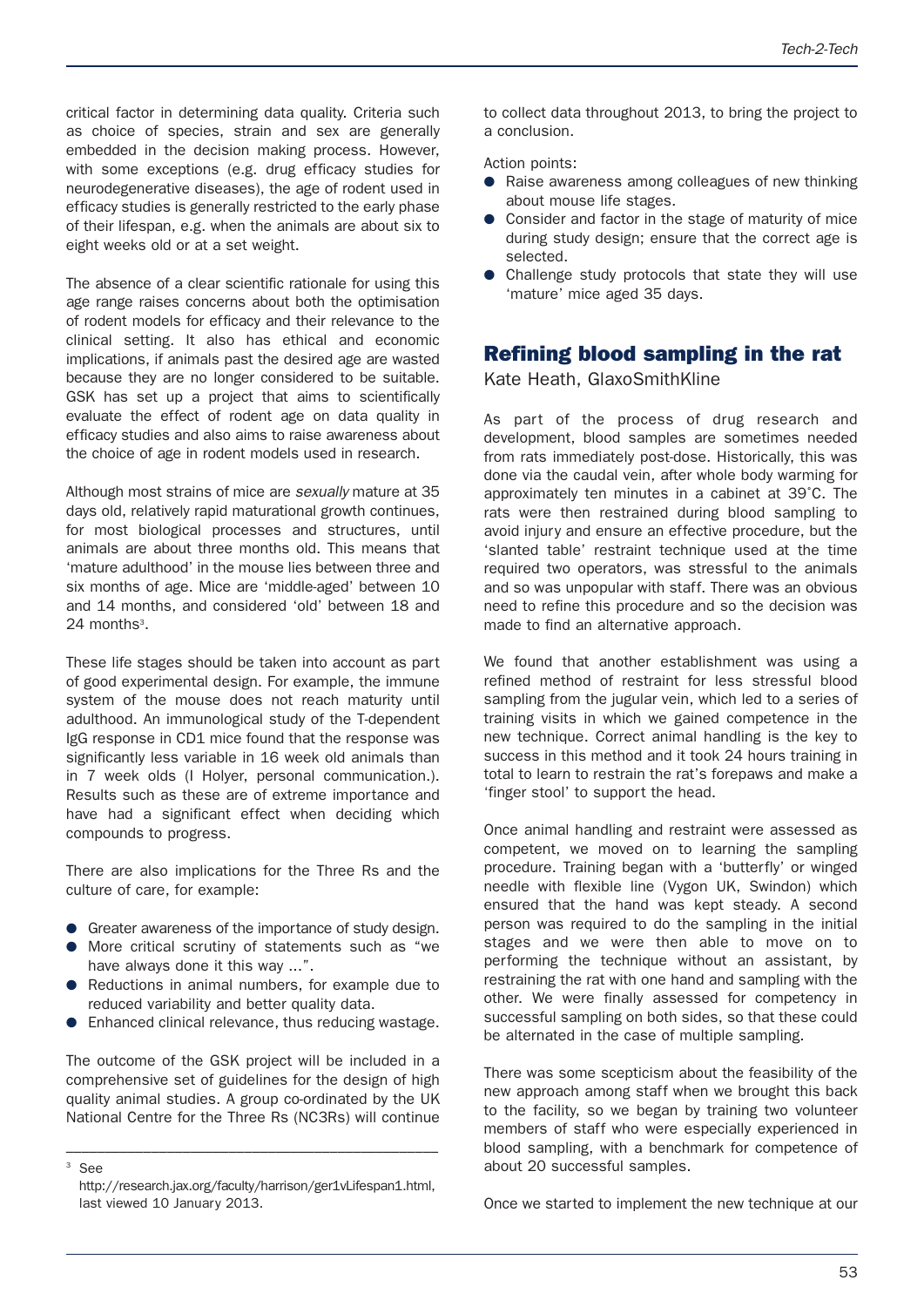establishment, we reviewed its benefits over the method we had used previously. We found that the manual restraint and jugular sampling route had a number of benefits; for example, the rats were calmer during sampling and showed no signs of distress afterwards, the operator found it less stressful because the rats tolerated the procedure better and it was also faster to perform (about one minute as opposed to three to four minutes for table restraint). Stress to the rats was further reduced because there was no need for whole body warming or restraint apparatus.

We also made some changes of our own to the protocol. Shaving was discontinued, as it risked clipper abrasions without providing any health benefits. It was also found that nitrile gloves made it more difficult to handle large rats confidently so we changed to powder free, Aloe Vera latex gloves with a textured grip (low protein 50  $\mu$ g/g, beaded cuff, 4-5 mm thickness). Sterile water was also used to part the fur instead of alcohol.

Using the new method, we can sample blood immediately after dosing, which provides scientific benefits as well as – most importantly – reducing stress to the animals<sup>4</sup>. We believe that opening our minds and embracing new ideas can really improve the welfare of laboratory animals and we have gone on to introduce this technique for other studies in Toxicology Support Safety Assessment.

Action points:

- Revisit routine protocols for procedures such as blood sampling and consider whether these could be further refined.
- Explore the potential to use expertise at other establishments when researching refinements and learning new techniques.
- Always review and evaluate refinements to ensure that animals are benefitting and staff are comfortable with new techniques and feel competent to conduct them.
- Note: All animal studies were ethically reviewed and carried out in accordance with the Animals (Scientific Procedures) Act 1986 and the GSK Policy on the Care, Welfare and Treatment of Animals.

––––––––––––––––––––––––––––––––––––––––––––––––

#### **Caring for aged mice and assessing their welfare**

Mark Gardiner, Mary Lyon Centre, MRC Harwell

People are living longer, so diseases associated with the ageing process are consequently placing increasing social and financial burdens on society. During the past three years a new project has been initiated at MRC Harwell which focuses on diseases related to ageing with the aim of improving quality of life in old age rather than increasing longevity. This project has two parts; (i) to comprehensively phenotype a selection of common inbred mouse strains at specific ages and (ii) to use large-scale chemical mutagenesis to generate lines of mutant mice. These mice are being screened throughout their lives for diseases that are prevalent in ageing populations such as diabetes, sensory deterioration, neurodegeneration and osteoporosis<sup>10</sup>.

As our animals are living for much longer than the average laboratory mouse, we need to be able to care for them appropriately. This includes recognising the difference between a healthy, aged animal and one with welfare concerns or imminent health issues. We designed tailored welfare assessment protocols in consultation with senior animal technologists, researchers and the veterinarian, using the Mouse Welfare Terms database of clinical signs (www.mousewelfareterms.org).

In addition to monitoring the appearance and progression of age-related ailments, the welfare assessment system has also been used to chart the changing appearance of healthy ageing animals. We have collected profiles demonstrating how body condition, coat appearance and weight all change during the life of a mouse and how this varies between sexes and strains. This has allowed us to refine our welfare assessments and to ensure the best scientific outcome from these animals, whilst providing the most effective care for them.

Some of the phenomena observed as mice age include:

- Effects of **dominance behaviours** can become more marked as the animals age. Mice of social strains are housed in groups of five because of the welfare benefits associated with housing social animals together, but a degree of dominance is inevitable. Over time, this may be evidenced by different body weights between female cage-mates as they age. This need not necessarily be a welfare problem but animals are carefully monitored so that judgements can be made on a case by case basis.
- **Barbering**, in which fur or whiskers are pulled out by the 'barbered' animal or one or more other animals (usually in a repetitive pattern), may also occur more as animals get older. Groups are observed closely if signs of barbering occur and any sore patches are treated topically. Sometimes it is appropriate to remove the 'barber' and animals are humanely killed if their sores do not resolve.
- As opposed to barbering, **natural hair thinning** is commonly seen in older mice and we do not now see this as a welfare concern provided that the skin is unaffected (Figure 2). Like humans, aged mice can lose hair colour; for example black mice may go grey or ginger.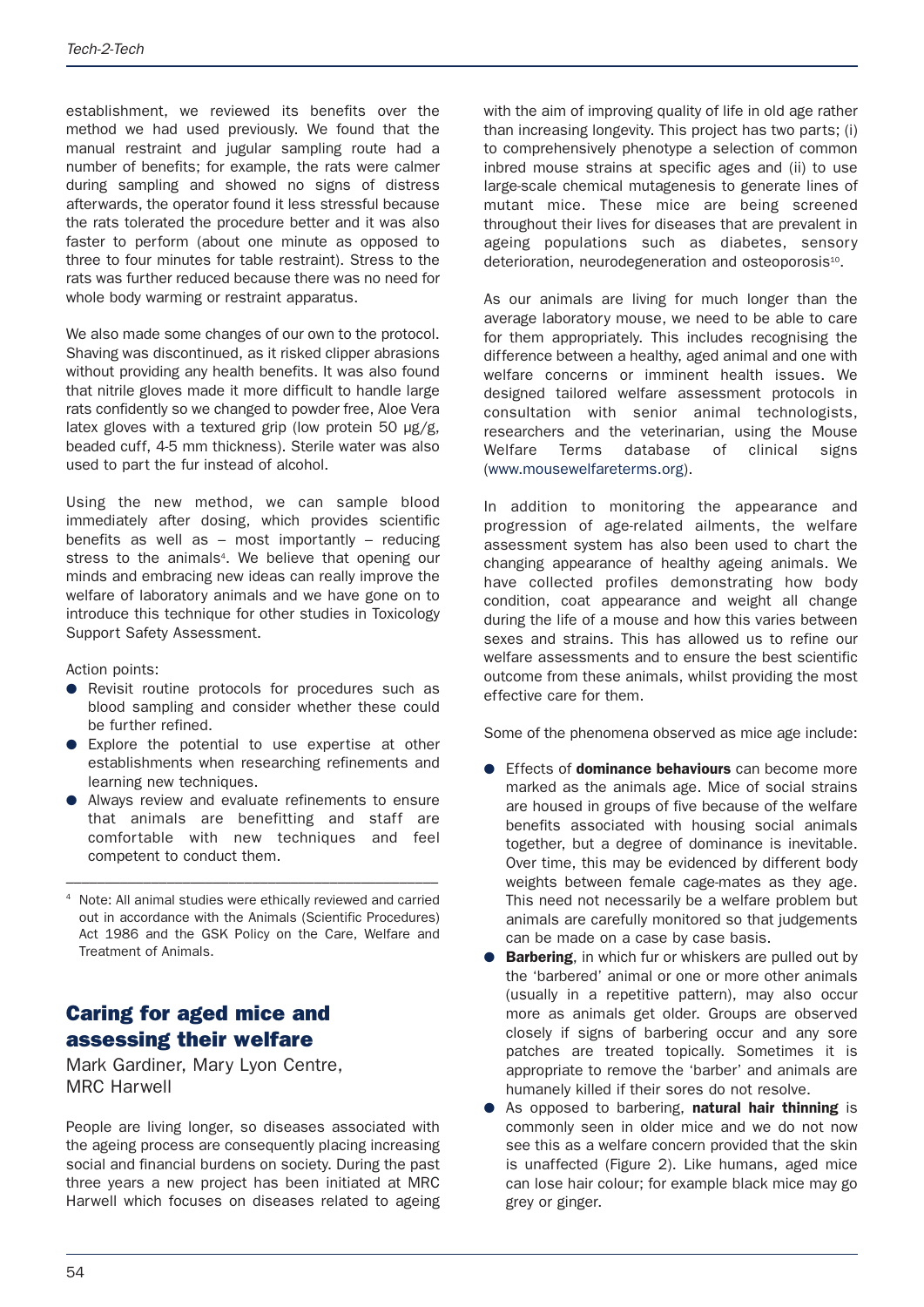

**Figure 2.** Thinning coat on a healthy, aged mouse Photo credit: Mary Lyon Centre, MRC Harwell

- **Weight increases or decreases** may also be observed as animals get older. Larger mice are handled carefully, as for a heavily pregnant female and their weight is taken into account if there is a requirement to anaesthetise them. A general endpoint of 15% weight loss is in place for aged animals unless there is scientific justification for maintaining them, in which case a maximum weight loss of 20% may be deemed acceptable.
- **Eye abnormalities**, such as swelling, exophthalmia and very cloudy eyes are sometimes observed as mice age. These are generally very rapid in onset and affect one eye only and animals with these kinds of significant eye problem are humanely killed. Cataracts, in which the cornea becomes opaque and there is a blue tinge to the eye but no swelling, are monitored closely and animals euthanased if there are signs of distress or the condition progresses to become more severe as described above.
- As with many other species, aged mice are prone to **external growths** such as warts or abscesses. Abscesses are generally due to *Staphylococcus* infection, and if they do not appear to be painful or interfering with movement, may be treated by lancing, using a local anaesthetic cream to control discomfort or pain. There are no treatments for warts and other growths, so animals with these are closely monitored to see whether there are any signs of discomfort or interference with feeding, drinking, normal posture or movement, in which case the animal is humanely killed. Animals with abscesses are also euthanased if the above applies, or if the abscess does not clear up following treatment.
- **Malocclusion** of the teeth can become more prevalent in aged mice, or within the mutagenesis programme. If appropriate, this can be treated by trimming the teeth (using a new design of clipper we have found that is more effective and less stressful for the mice) and providing wet mash. If the animal begins to lose weight and there is no improvement, they are euthanased.

Animals previously housed in groups are not left alone if their numbers have been reduced due to barbering or other humane endpoints; they are used in terminal procedures or for tissues. More aggressive strains such as BALB/c are no longer used, because we find they generally have to be singly housed and this would be for long periods of time in ageing studies. It is very important that care is taken to review the animals' behaviour and needs throughout their lives, especially during the ageing process, and that enough time is allocated to the care of ageing mice – and this is built into research programmes.

Action points:

- Consider how long animals live in your establishment – are any of them 'aged' and if so are their needs being catered for?
- If experimental protocols for social animals of any age involve individuals being permanently removed, review whether provisions are in place to ensure that animals are not left alone.
- Look at the Mouse Welfare Terms database and consider using its approach to observing and describing mice.

## **Evolution of antibody generation at GSK**

Trevor Wattam, GlaxoSmithKline

GlaxoSmithKline generates monoclonal and polyclonal antibodies as tools for research, reagents for clinical assays and as therapeutic reagents for the treatment of disease. The Antibody Generation Group (AGG) within GlaxoSmithKline has always focussed on the generation of high quality antibodies, with strong emphasis on creating and maintaining a good culture of care when using animals. Our goals are to use the minimum number of animals, with the minimum number of immunisation procedures per animal, causing minimum distress. We also aim to maximise use of animal tissues.

The general culture of care also includes making empirical observations on the outcome of projects and discussions of these between the AGG, relevant project teams and the Laboratory Animal Science Team, all of which communicate regularly. This has led to changes in immunisation strategies over successive project licences and refinement of the antibody generation process. The current process can be summarised in these three steps:

1 An *Antibody Generation Proposal*, in which a request for the generation of an antibody is presented to the AGG. This must include the type of antibody, its target specificity and end user applications. The proposal is discussed to confirm that the antibody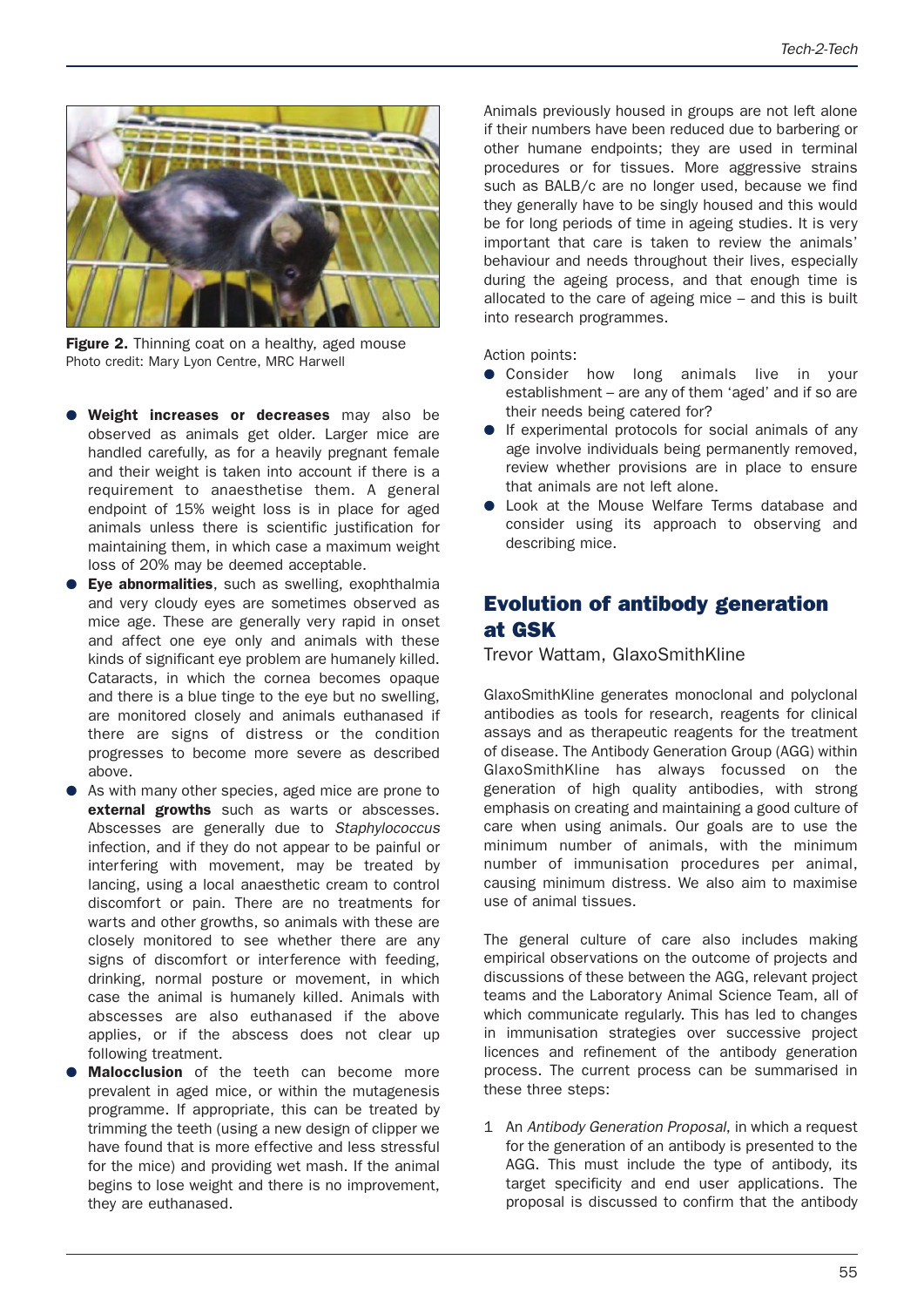reagent is suitable for its application and that valid and valuable research data would be obtained. The AGG also checks for pre-existing reagents, both internally and externally, and no new antibodies are generated if pre-existing sources are found.

- 2 An *Expression Strategy Meeting*, including the requestor, the AGG and others with relevant expertise, e.g. in gene cloning or protein purification. This meeting discusses the target antigen type, immunisation strategy, screening methodology, reagents required for immunisation and screening and the time line to generate the antibody. Immunisations do not start until all reagents and screens are in place.
- 3 *The immunisation protocol* GSK has a 'default' protocol with respect to immunisation sites, doses and timescale. This includes refinements such as low immunogen doses and careful selection of adjuvants, resulting in reduced adverse effects, better serum titres and fewer immunisations (Freund's complete and incomplete adjuvants are no longer used). Discontinuing the use of 1 inch 23 gauge needles and replacing these with 0.5 inch 26 gauge needles, has improved precision when immunising as well as reducing discomfort to the animal.

This process has led to 50% reductions in animal group sizes, from four to two animals for all immunisations. The refinements that have been implemented in immunogen preparation and immunogen delivery have allowed the AGG to maintain its success rate whilst performing all immunisation procedures under a mild protocol severity. Adverse events are very rare, occurring in less than 1% of immunisations. However, we believe that refinement never stops and aim to implement more improvements to the immunisation protocol that we hope will replace some animal use and further reduce the number of immunisations necessary. These include DNA immunisation methodologies, new adjuvants or combinations of adjuvants, targeted immunisation approaches and complementary *in vitro* antibody generation techniques.

Action points:

- Ensure that there is a process in place for continually applying the Three Rs to 'routine' procedures such as antibody generation.
- Make sure that all relevant staff and groups communicate with one another and share information on the Three Rs with respect to antibody generation with other establishments.

#### **Refining severe procedures**

Elliot Lilley, RSPCA Research Animals **Department** 

Ending severe (substantial) suffering is a top priority for

the RSPCA. The Research Animals Department has recently increased its efforts to develop and promote ways of avoiding or reducing severe suffering. We aim to identify:

- the kinds of procedures that can cause severe suffering;
- the factors that combine to make the level of suffering severe, such as pain, anxiety, or long lasting procedures;
- the purpose of severe procedures, for example some vaccine tests or studies of painful or distressing disorders;
- any perceived or actual obstacles to reducing suffering or avoiding these procedures, and most importantly;
- what can be done to overcome these?

We are currently visiting a wide range of establishments to discuss the project, collect case studies from those who have successfully avoided or reduced severe suffering and encourage people to pass on good practice in publications, through discussion with colleagues and at scientific meetings.

It is a particularly good time to tackle this issue as the need for better recognition and assessment of animal suffering – particularly cumulative suffering – is increasingly recognised and the new Animals (Scientific Procedures) Act will require assessment of the actual severity of procedures, with reporting in the annual Home Office statistics.

The RSPCA's work on severe suffering comprises three broad 'strands'. The first is identifying those procedures that have the potential to cause severe suffering and setting up a series of expert working groups (operating in a similar way to the Joint Working Groups on Refinement) to develop and promote refinements to these. This work also builds on previous projects looking at recognising pain, suffering and distress in laboratory animals and welfare assessment protocols.

We are aware that many potentially severe procedures have already been refined so that they cause less suffering, but much of this important work has not been effectively published or disseminated. With this in mind, the second strand of the project is to collect examples of severe procedures that have been refined, so as to (i) help disseminate these and encourage wider uptake of the methodologies used and (ii) see whether there are any common approaches that might be applied to refine other severe procedures.

Thirdly, we are encouraging local ethical review processes to consider a 'stretch objective':

*Could our establishment achieve an end to severe suffering, either by refinement of existing approaches*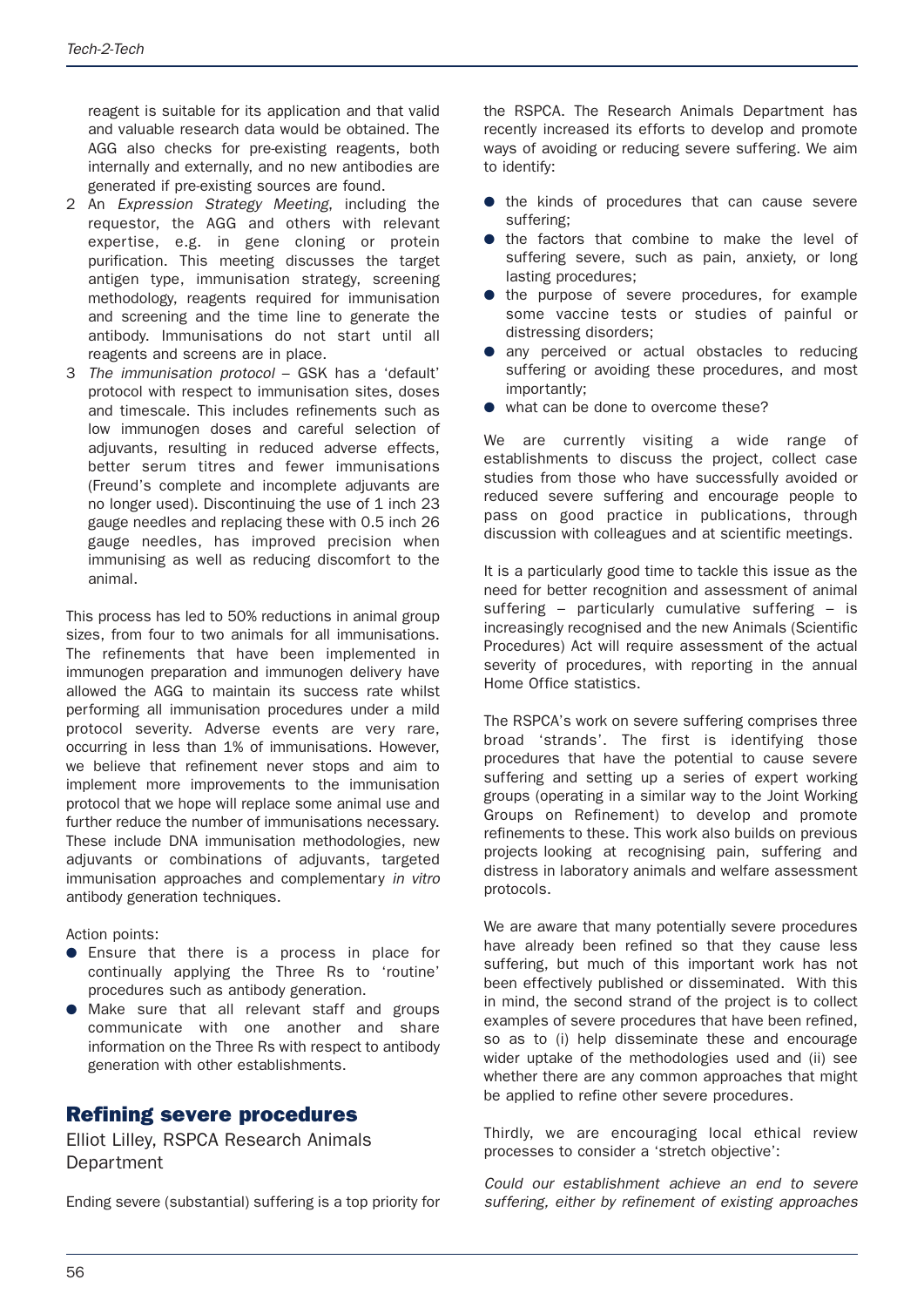*or by avoiding the use of such procedures*? *What are the opportunities and challenges associated with achieving this?*

This is an on-going area of work for the RSPCA and we welcome invitations to visit establishments, examples of further case studies or suggestions for topics or procedures that could be addressed. Please contact elliot.lilley@rspca.org.uk

#### **Refinements for SOD1 mice**

Dominic J Wells and Hannah Kaneb, Royal Veterinary College

The SOD1<sup>G93A</sup> mouse is a frequently used model of amyotrophic lateral sclerosis (ALS), a form of motor neuron disease. ALS is a rapidly progressive, fatal disease commonly diagnosed at roughly 50 years of age, following which survival time is commonly just a further two to four years. Some 90% of cases are sporadic and the rest are familial. Approximately 20% of familial cases are caused by mutations in the Cu/Zn superoxide dismutase (SOD1) gene. Current treatments have only a very limited impact on survival and so the SOD1<sup>G93A</sup> mouse is commonly used to test potential therapies.

The progression of motor neuron loss and development of clinical signs in these mice is very predictable. Treatments can be applied at various stages, but arguably the most relevant studies for translation to the clinic are those in which the treatment starts at the time of early clinical signs and delays the progression of the disease. This unfortunately means that the mice will exhibit progressive clinical signs during these studies and can ultimately experience severe suffering.

We take this very seriously and have set up a Standard Operating Procedure (SOP) for survival studies with SOD1 mice, with the aim of alleviating symptoms and refining housing, husbandry and endpoints so as to minimise suffering. All investigators and animal technologists have a copy of the SOP, which is summarised in Table 2. Some of the refinements are good practice for any type of study, but are especially important when striving to ameliorate severe procedures. We are aware that environmental enrichment can modify disease progression<sup>12</sup>, but this is addressed by carefully ensuring that equal enrichment is provided to all mice.

In addition to the kinds of refinement outlined in the table, it is also very important to ensure that experiments are properly designed so as to use the optimum number of animals, minimise wastage and ensure that all variables are recognised and taken into account. Regrettably, however, there is evidence of

| <b>Husbandry</b>                                  | Mice are genotyped before weaning and<br>then placed directly into their experimental<br>groups<br>Male and female mice are housed away<br>from each other to avoid stress due to<br>olfactory exposure<br>Gloves are changed and work surfaces<br>cleaned between the handling of male and<br>female mice<br>Some nesting material is carried over from<br>the soiled to the clean cage when cage<br>changing males, as this reduces aggression                                                                                                                                |
|---------------------------------------------------|---------------------------------------------------------------------------------------------------------------------------------------------------------------------------------------------------------------------------------------------------------------------------------------------------------------------------------------------------------------------------------------------------------------------------------------------------------------------------------------------------------------------------------------------------------------------------------|
| <b>Housing</b>                                    | All cages contain ALPHA-dri <sup>®</sup> nesting<br>material, 2 nestlets and 2 fun tunnels<br>Males are housed in groups of three, as<br>this has been found to be the optimal group<br>size to minimise fighting                                                                                                                                                                                                                                                                                                                                                               |
| <b>Adaptations</b><br>for disabled<br>animals     | Fun tunnels are removed at 100 days, as<br>$\bullet$<br>mice may begin to show signs of hind limb<br>weakness and paralysis and could become<br>trapped or injured<br>Non-particulate litter and nesting material<br>are provided, as animals may have difficulty<br>grooming themselves<br>Cages are fitted with long sipper tubes and<br>mash is provided daily (on a Petri dish lid in<br>the corner of the cage) from 100 days<br>The length of the sipper tubes is carefully<br>controlled to prevent contact with litter and<br>nesting material, which can lead to leaks |
| <b>Health</b><br>checks and<br>veterinary<br>care | General health and the righting reflex are<br>$\bullet$<br>checked twice daily from 100 days or<br>earlier if motor problems are apparent<br>If mice have eye problems, the eyes are<br>cleaned twice daily with sterile saline and<br>lubricating drops applied (Tears Naturale®,<br>Alcon)<br>If mice are dehydrated, they are given an<br>i.p. injection of sterile saline (100 ml/kg/24<br>hours, which works out as 150-200<br>microlitres every 2 hours) and closely<br>monitored                                                                                         |
| <b>Experimental</b><br>protocol                   | Early screening of motor function and<br>muscle characteristics should be used to<br>select which drugs to take through to<br>survival studies to minimise the number of<br>mice suffering extreme motor deficits <sup>11</sup>                                                                                                                                                                                                                                                                                                                                                 |
| <b>Interventions</b><br>and humane<br>endpoints   | Mice are separated from their cage mates<br>as soon as they show signs of hind limb<br>paralysis or if healthier cage mates show<br>them undue attention<br>Animals are humanely killed if they are<br>unable to right themselves within 20<br>seconds of being placed on their sides. Any<br>mouse taking longer than 15 seconds to<br>right in the evening check is euthanased<br>and one day added to their survival time                                                                                                                                                    |

|           |  | Table 2. Standard Operating Procedure for caring for |  |  |
|-----------|--|------------------------------------------------------|--|--|
| SOD1 mice |  |                                                      |  |  |